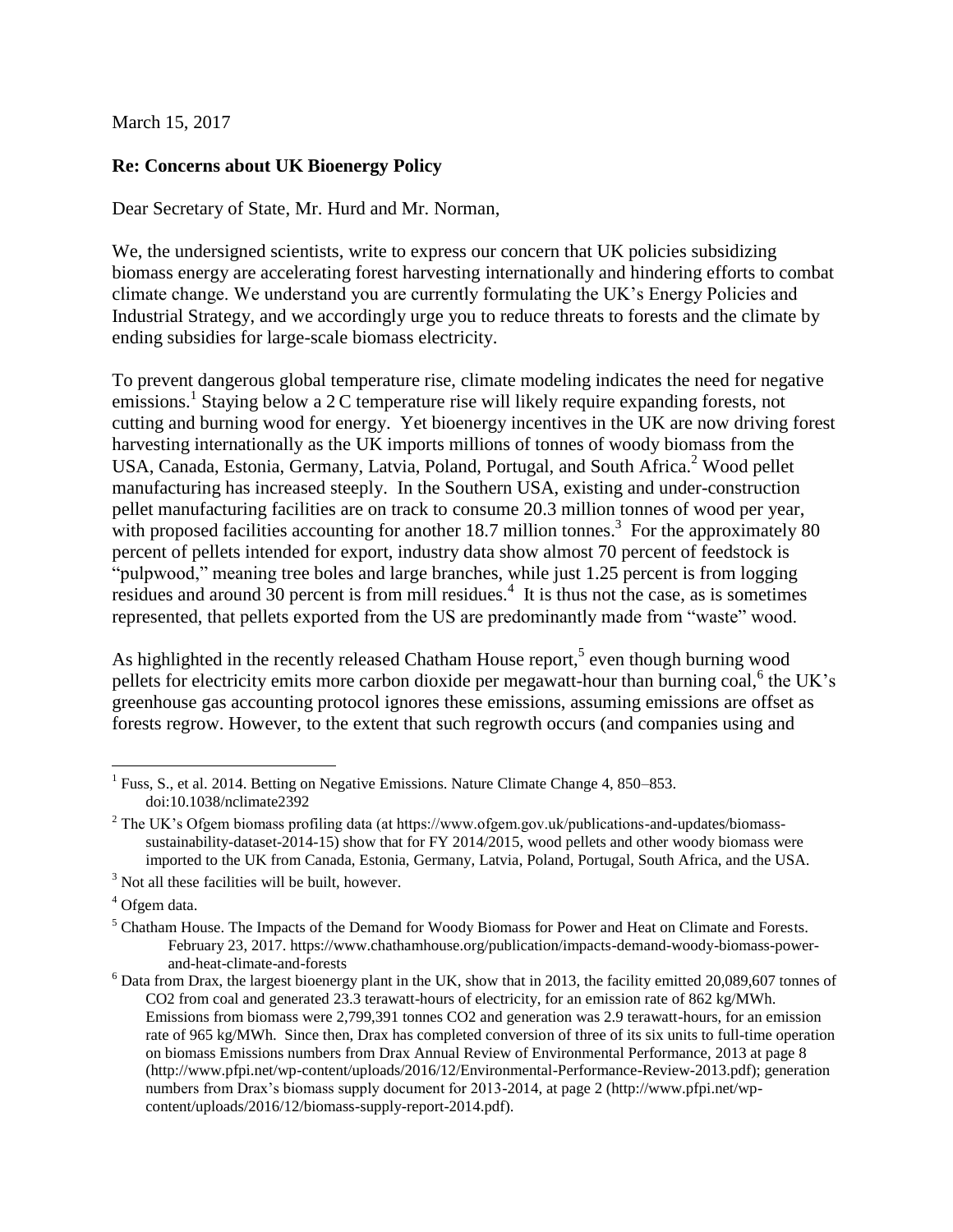manufacturing biomass fuels are in no way required to guarantee forest regrowth) the decades to centuries this takes undermines efforts to reduce atmospheric carbon dioxide concentration now.

Subsidies for "carbon neutral" biomass have supported several new biomass plants and coal-tobiomass conversions in the UK and the EU, the largest being the 3,960 MW Drax plant in Yorkshire. Drax burned 5.9 million tonnes of biomass in 2015, the majority provided by wood pellets imported from the US and Canada.<sup>7</sup> Drax has converted half its generating capacity to biomass, meaning the facility now emits as much or more carbon as previously, but is only required to purchase half as many carbon allowances. Direct emissions are only part of total carbon impact, however, because carbon is also emitted from wood and fossil fuels burned during pellet manufacturing and transport, below-ground tree biomass killed during forest harvesting, and soil disturbance. Beyond these direct emissions, foregone sequestration – the reduction in carbon sequestration capacity in forests cut for fuel – also increases atmospheric carbon loading.

As noted in a report published by the UK's own Department of Energy and Climate Change,<sup>8</sup> reducing forest stocks releases carbon to the atmosphere, a factor the report said must be considered "if we wish to understand the true GHG intensities of different bioenergy feedstocks and technologies." Because the UK's biomass policy does not consider changes in forest carbon, it does not measure up to the standard of the UK's 2012 Bioenergy Policy, which states that biomass energy "should deliver genuine carbon reductions."<sup>9</sup>

Biomass energy is costly to UK bill-payers. Drax alone received subsidies worth nearly one and a quarter million pounds *per day* for its use of biomass in 2015,<sup>10</sup> and will receive more going forward as the EU has recently approved Drax's existing conversion of a third unit from coal to biomass.<sup>11</sup> Total UK subsidies for dedicated and co-fired biomass electricity<sup>12</sup> were over £807

 $\overline{a}$  $^7$  Drax's 2015 Annual Report shows the total amount of biomass burned at page 17, at https://drax.cdnist.com/wpcontent/uploads/2016/09/2015-Annual-Report-and-Accounts-for-the-year-ended-31-December-20151.pdf. The sources and types of biomass burned in the UK are tracked by Ofgem, with data available at https://www.ofgem.gov.uk/publications-and-updates/biomass-sustainability-dataset-2014-15.

<sup>&</sup>lt;sup>8</sup> Stephenson, A.L., and MacKay, D.J.C. 2014. Scenarios for assessing the greenhouse gas impacts and energy input requirements of using North American woody biomass for electricity generation in the UK. Department of Energy & Climate Change, London, UK. At https://www.gov.uk/government/uploads/system/uploads/attachment\_data/file/349024/BEAC\_Report\_290814. pdf

<sup>9</sup> UK Bioenergy Strategy, 2012. UK Department of Transport, Department of Energy and Climate Change, and Department for Environment, Food, and Rural Affairs. At page 6, https://www.gov.uk/government/uploads/system/uploads/attachment\_data/file/48337/5142-bioenergy-strategy- .pdf

<sup>&</sup>lt;sup>10</sup> Drax's Annual Report shows the company received  $\text{\pounds}451.8$  million in renewable energy subsidies in 2015. At https://drax.cdnist.com/wp-content/uploads/2016/09/2015-Annual-Report-and-Accounts-for-the-year-ended-31-December-20151.pdf, page 35.

 $11$  European commission approves Drax biomass subsidy. The Guardian, Dec. 19, 2016. At https://www.theguardian.com/environment/2016/dec/19/power-station-shares-jump-ec-approves-woodburning-subsidies-coal-switch.

 $12$  Data on ROC allocation from The Renewable Energy Foundation, at http://ref.org.uk/generators/group/index.php?group=yr. The figure of £807 million excludes ROCs granted for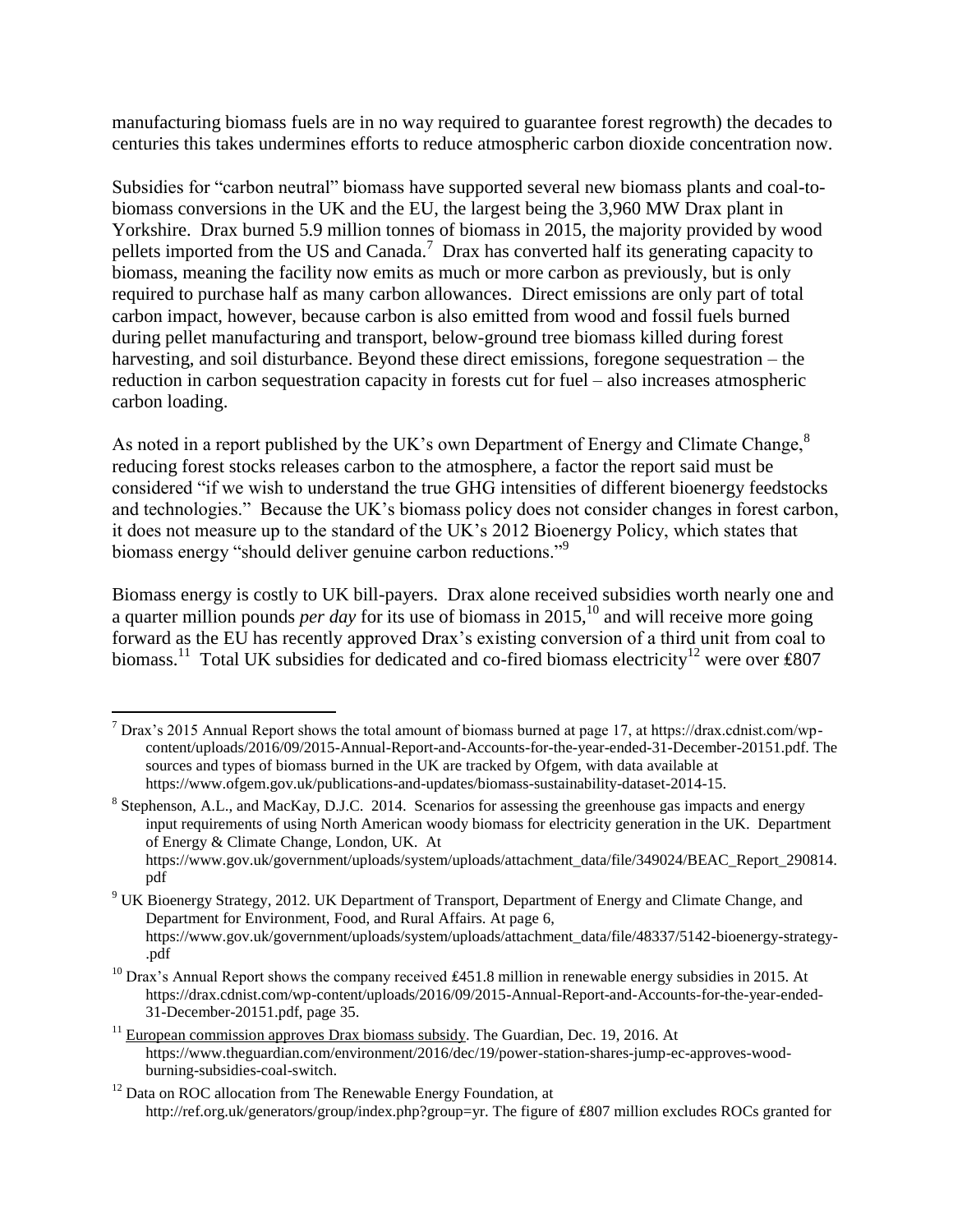million in 2015, and will increase as new bioenergy facilities are brought online, including the coal-to-biomass conversion at the 420 MW Lynmouth plant and the new 299 MW Teesside facility. Over the period for which subsidies are promised, this amounts to many billions of pounds – even as the UK government is cutting subsidies for wind and solar power that generate truly zero-emissions power.

An EU-commissioned report<sup>13</sup> has reported that natural forests logged for biomass in the US are being converted to plantations, reducing biodiversity and causing "significant" losses of carbon. The report further acknowledges that "logging residues are not a significant feedstock for industrial wood pellets" and estimates that hundreds of thousands of hectares of whole trees are being harvested for pellet manufacture. Nevertheless, while the EU recently proposed slight revisions to its biomass policies for 2020 onward,<sup>14</sup> it has not proposed to reform accounting for biogenic carbon or take other meaningful steps to reduce forest harvesting for biomass.

The failure of the EU to act increases the urgency that the UK abandon the EU's profoundly flawed approach to biomass. We accordingly urge the UK government to reform carbon accounting for bioenergy to appropriately weight current, measurable bioenergy carbon emissions over unsecured and hypothetical forest regrowth, and to end subsidies for large-scale wood-fueled bioenergy that injures forests and the climate. These bold steps would mark the UK as a climate and conservation leader, and save billions in public funds.

Thank you for your consideration.

Sincerely,

 $\overline{a}$ 

Alessandro Agostini ENEA - Centro Ricerche Casaccia

Mary S. Booth Director Partnership for Policy Integrity

Robert Cabin Assistant Professor of Ecology and Environmental Studies Brevard College

waste burning, sewage gas, anaerobic digestion, and gasification. Average 2015 ROC price calculated as ₤42.69, from http://www.epowerauctions.co.uk/erocrecord.htm.

 $13$  Kittler, B. et al. 2016. Environmental implications of increased reliance of the EU on biomass from the South East US. European Commission, December 2015. At http://bit.ly/2i5WySH.

 $14$  The EU's revised Renewable Energy Directive is at

http://ec.europa.eu/energy/sites/ener/files/documents/1\_en\_act\_part1\_v7\_1.pdf. The biomass policy still does not count emissions if biomass is sourced from forests unless there is a permanent change in land-use, for instance if a forest is cut and the land is put into agriculture.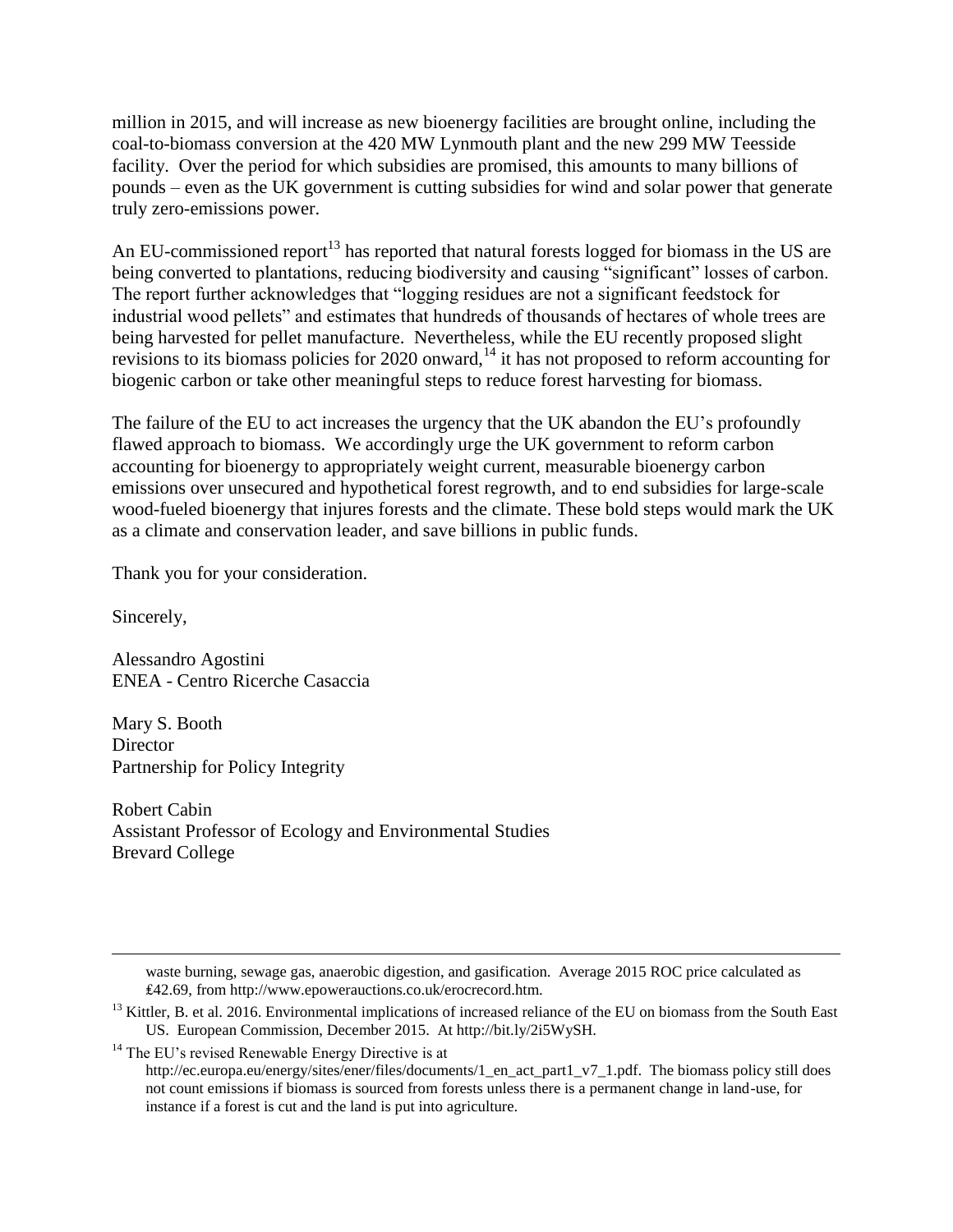Stefano Caserini Department of Civil and Environmental Engineering Politecnico di Milano, Italy

Eric Chivian, M.D. Founder and Director Emeritus Center for Health and the Global Environment Harvard Medical School

Norm Christensen Environmental Science & Policy Division Duke University

Scott L Collins Distinguished Professor Loren Potter Chair of Plant Ecology Department of Biology University of New Mexico

Gretchen C. Daily Bing Professor of Environmental Science Dept. of Biology and Woods Institute Stanford University

Eric A. Davidson, Professor and Director Appalachian Laboratory University of Maryland Center for Environmental Science

John M. DeCicco University of Michigan Energy Institute (UMEI) University of Michigan

David Foster Director, Harvard Forest Harvard University

Janet Franklin Regents' Professor School of Geographical Sciences & Urban Planning Arizona State University

Lee E. Frelich Director, Center for Forest Ecology University of Minnesota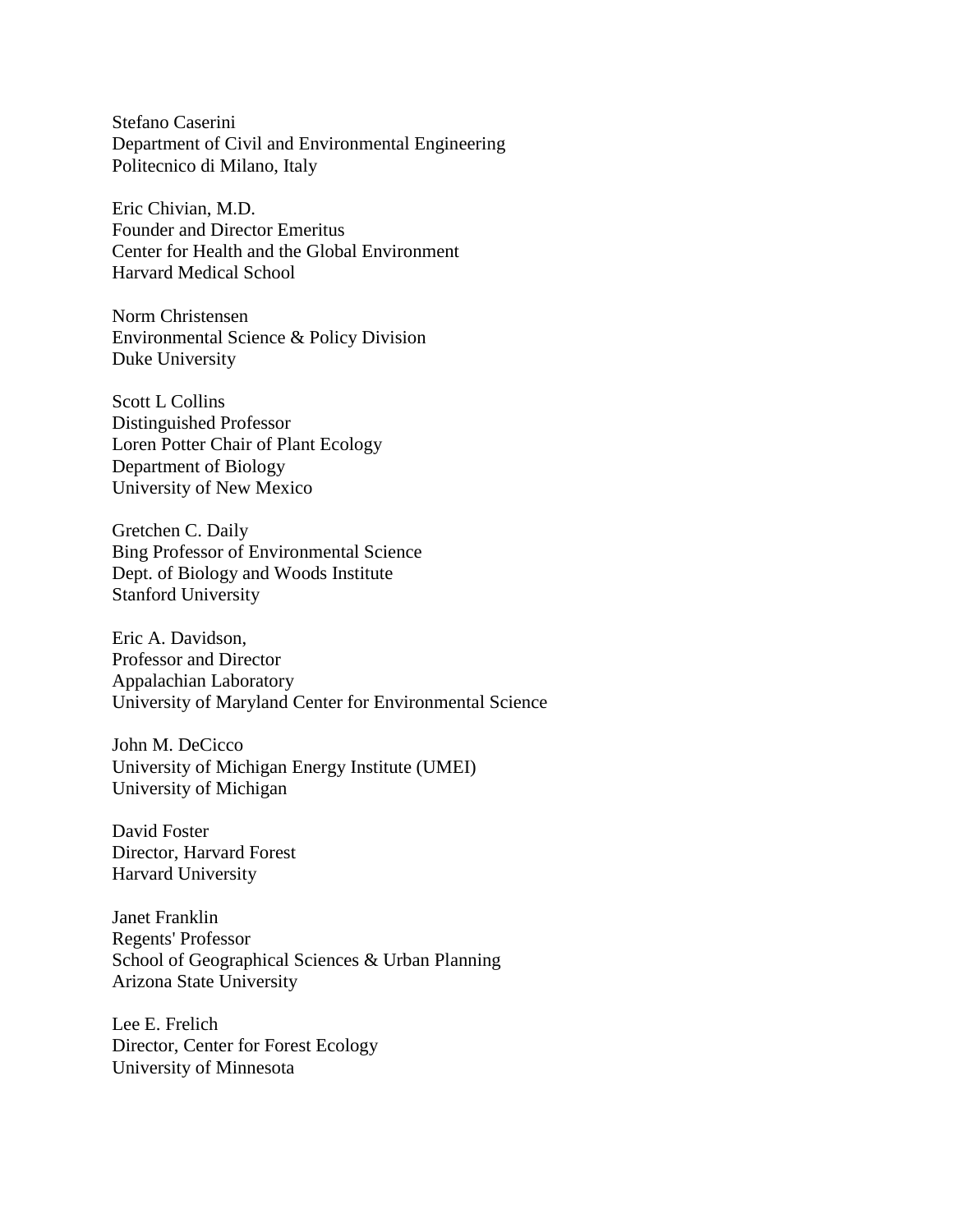Andrew J. Friedland The Richard and Jane Pearl Professor in Environmental Studies Environmental Studies Program Dartmouth College

James N. Galloway Sidman P. Poole Professor of Environmental Sciences University of Virginia

Scot Goetz Northern Arizona University

Jessica Gurevitch, Ph.D Department of Ecology and Evolution Stony Brook University

Helmut Haberl Director, Institute of Social Ecology Vienna Alpen-Adria Universitaet Klagenfurt, Wien, Graz Austria

Charles Halpern Research Professor University of Washington

John Harte Professor of Ecosystem Sciences Energy and Resources Group University of California, Berkeley

Stuart Haszeldine OBE FRSE C.Geol Professor of Carbon Capture and Storage University of Edinburgh

Bjart Holtsmark Research Department Statistics Norway

Richard A. Houghton Senior Scientist Woods Hole Research Center

Michael Huston Department of Biology Texas State University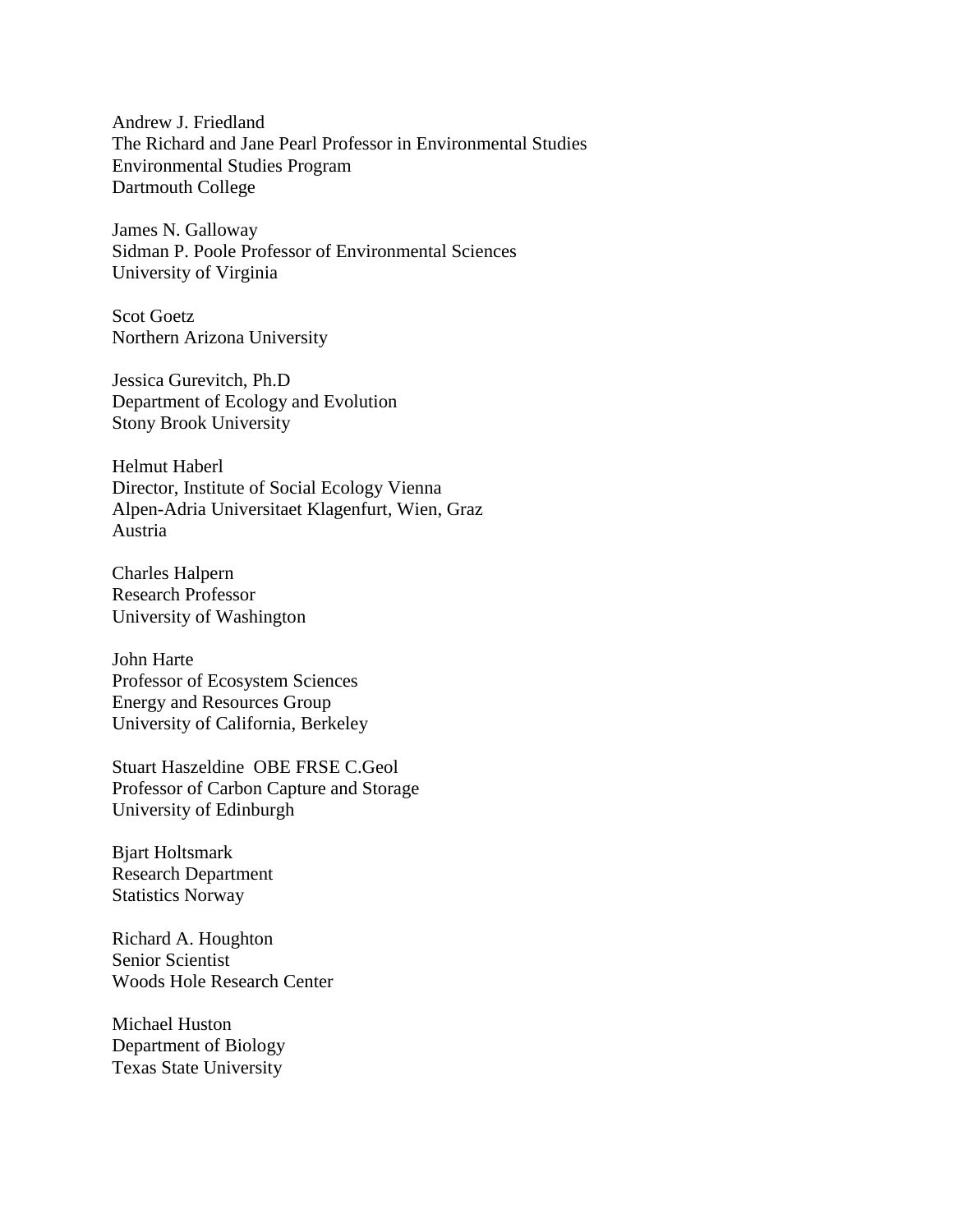Dennis H. Knight Professor Emeritus of Botany and Ecology University of Wyoming

William F. Laurance, PhD, FAA, FAAAS, FRSQ Distinguished Research Professor & Australian Laureate Prince Bernhard Chair in International Nature Conservation James Cook University

Beverly Law Professor Global Change Biology & Terrestrial Systems Science Oregon State University

Deborah Lawrence Director, Food Fuel and Forests Global Program of Distinction University of Virginia

Dr. Peter J. Leggo Research Scientist Department of Earth Sciences University of Cambridge

Thomas Lovejoy Department of Environmental Science and Policy George Mason University

David J. Mladenoff, PhD Department of Forest & Wildlife Ecology University of Wisconsin-Madison

William R. Moomaw, PhD Emeritus Professor of International Environmental Policy Tufts University

Michael O'Hare Prof. of Public Policy Goldman School of Public Policy University of California

Robert K. Peet Professor of Biology University of North Carolina at Chapel Hill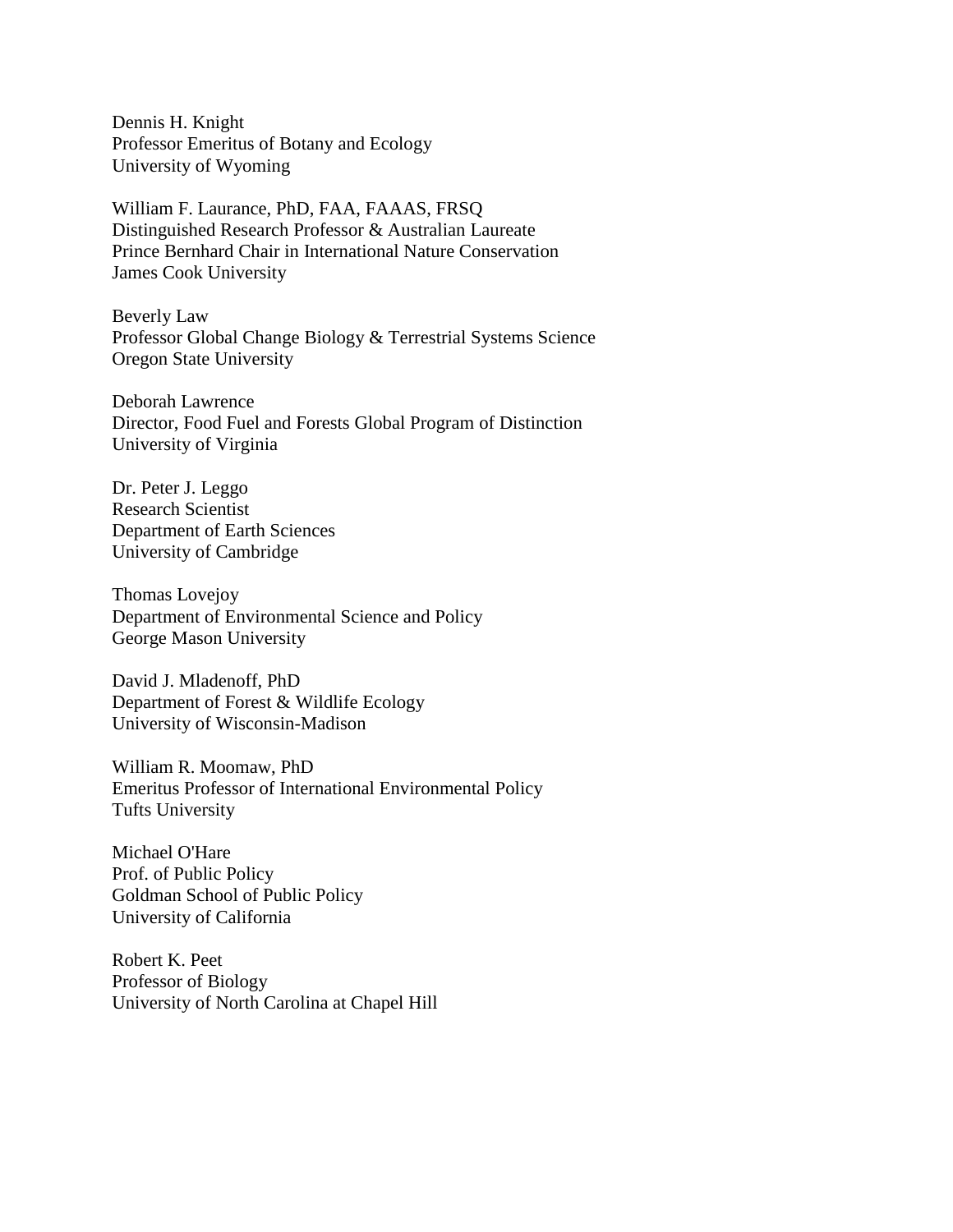Stuart Pimm Doris Duke Professor of Conservation Nicholas School of the Environment Duke University

Bill Platt Dept. of Biological Sciences Louisiana State University

Richard Plevin, PhD Research Scientist Transportation Sustainability Research Center Institute of Transportation Studies University of California, Berkeley

Dave Reay Chair in Carbon Management University of Edinburgh

David W. Roberts Professor and Head Ecology Department Montana State University

G. Philip Robertson University Distinguished Professor Michigan State University and DOE Great Lakes Bioenergy Center

Dr Simon Shackley Programme Director for MSc in Carbon Management School of GeoSciences, University of Edinburgh

Joshua Schimel Distinguished Professor Department of Ecology, Evolution and Marine Biology University of California Santa Barbara

William H. Schlesinger President Emeritus Cary Institute of Ecosystem Studies, Millbrook, NY

Tim Searchinger Research Scholar Princeton University